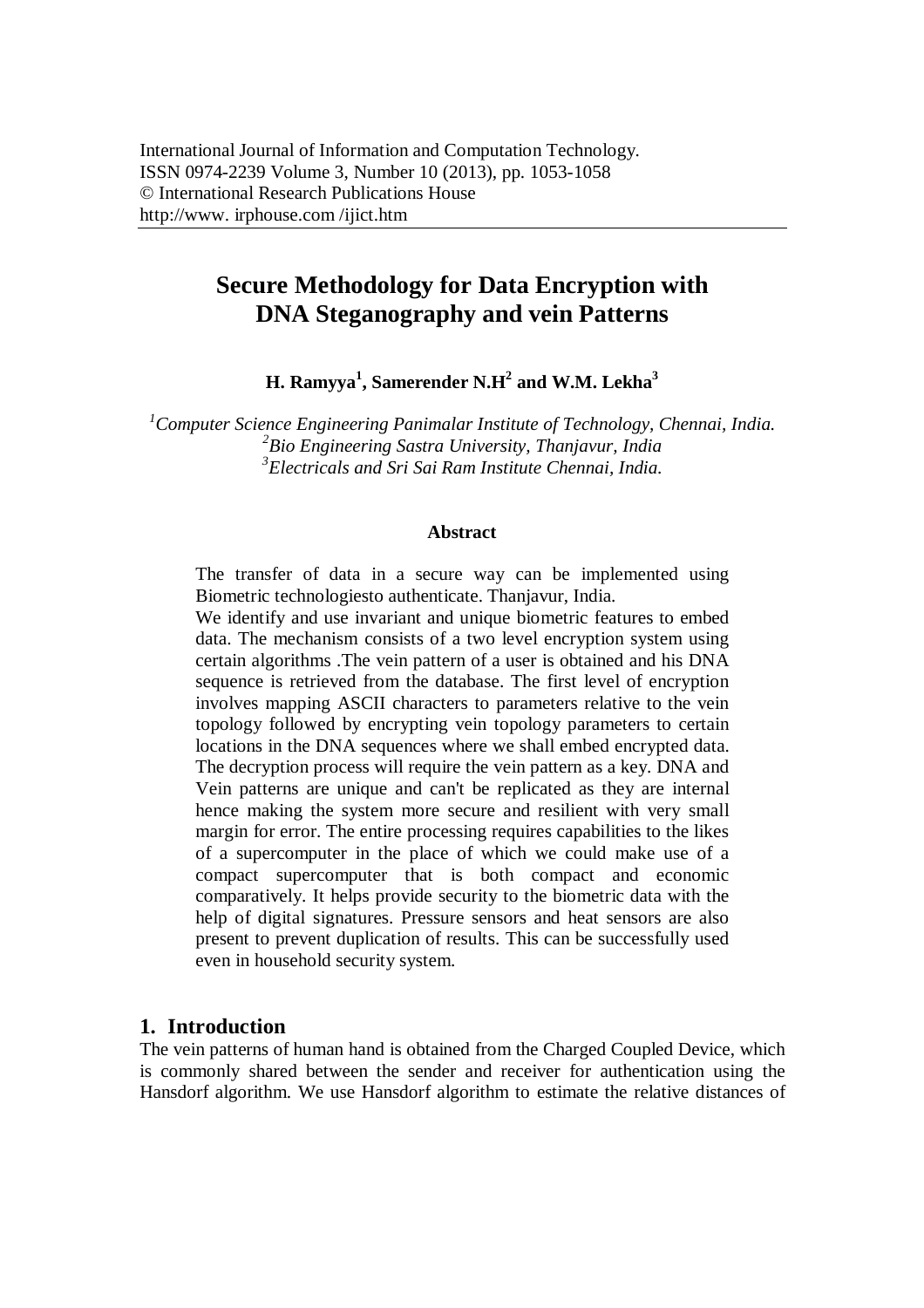veins from the largest vein.These distances are encrypted along with the ASCII characters which is further processed for secondary level encryption .The DNA strands are taken and base pairs identified are used for second level encryption of the output from the previous stage.The encrypted data received is decoded using the vein pattern as a key.

### **2. DNA Pattern**

Every cell in our body contains DNA. DNA is a set of instructions which instructs our cells on building of proteins. These instructions are in a language that was discovered recently.A DNA strand resembles a ladder. The rungs of this ladder is composed of bases. Each rung is a pair of two bases that are bonded together in the middle. The four bases used in DNA are Cytosine, Guanine, Adenine, and Thymine. These bases are paired in a specific way: Adenine with Thymine, and Guanine with Cytosine. The protein that is built is based upon the order that these base pairs occur. Protein is made up of amino acids. T It is the order of the DNA bases that tell cells the order to place amino acids. Three DNA bases pair for one amino acid. This series of three bases is called a codon because it codes for which type of amino acid to be used.

### **2.1 Cytosine**

It is a pyrimidine derivative, with a heterocyclic aromatic ring and two substituents attached (an amine group at position 4 and a keto group at position 2). The nucleoside of cytosine is cytidine. In Watson-Crick base pairing, it forms three hydrogen bonds with guanine.

### **2.2 Guanine**

With the formula C5H5N5O, guanine is a derivative of purine, consisting of a fused pyrimidine-imidazole ring system with conjugated double bonds. Being unsaturated, the bicyclic molecule is planar. The guanine nucleoside is called guanosine.

### **2.3 Thymine**

Thymine may be derived by methylation of uracil at the 5th carbon. In RNA, thymine is replaced with uracil in most cases. In DNA, thymine (T) binds to adenine (A) via two hydrogen bonds, thus stabilizing the nucleic acid structures..

### **2.4 Adinine**

Adinine is a nucleobase (a purine derivative) with a variety of roles in biochemistry including cellular respiration, in the form of both the energy-rich adenosine triphosphate (ATP) and the cofactors nicotinamide adenine dinucleotide (NAD) and flavin adenine dinucleotide (FAD), and protein synthesis, as a chemical component of DNA and RNA.[2] The shape of adenine is complementary to either thymine in DNA or uracil in RNA.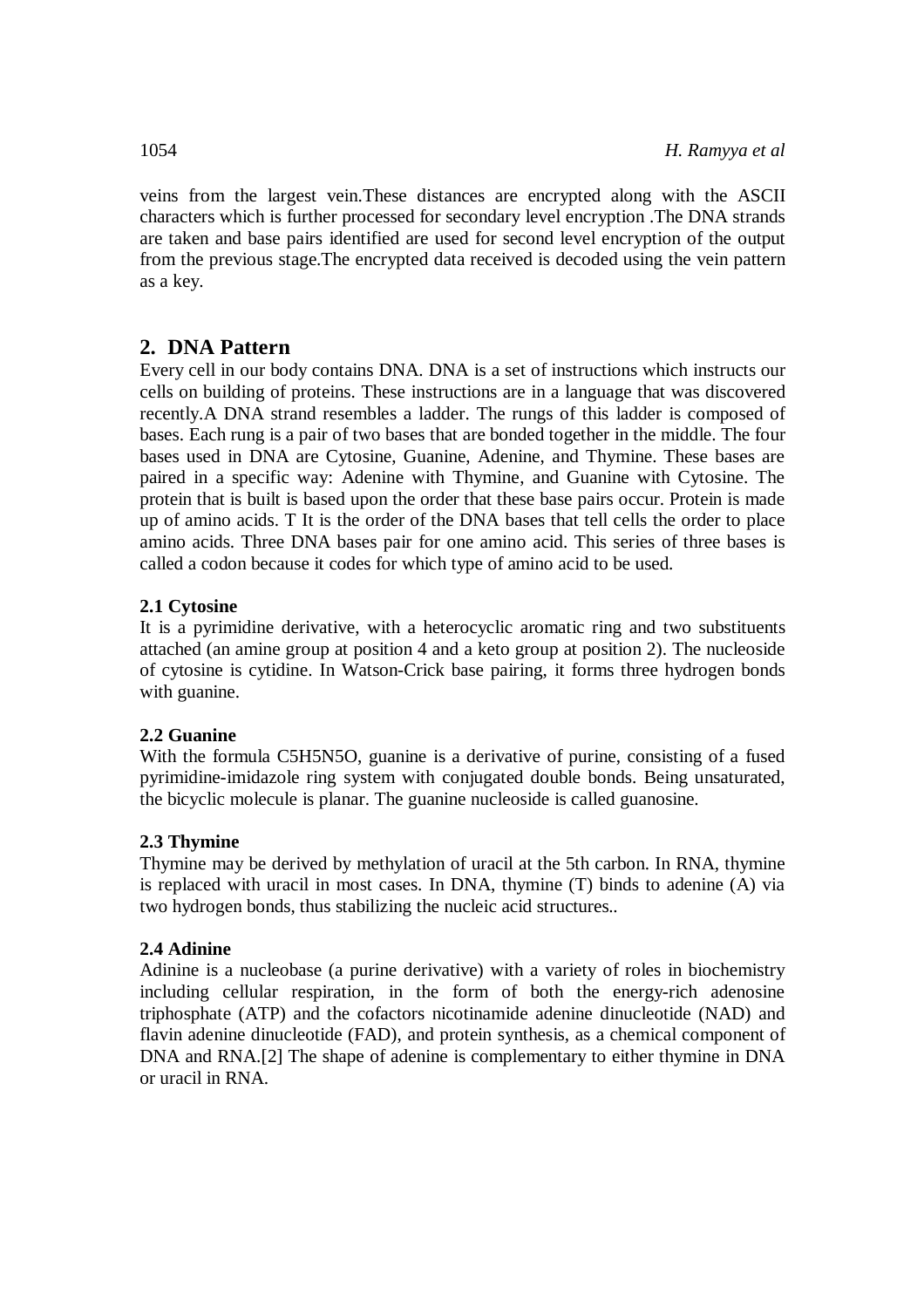### **3. DNA Code**

| <b>Amino Acid</b> | <b>DNA Base Triplets</b>              | <b>M-RNA Codons</b>                   | <b>T-RNA Anticodons</b>               |
|-------------------|---------------------------------------|---------------------------------------|---------------------------------------|
| alanine           | CGA, CGG, CGT, CGC                    | GCU, GCC, GCA, GCG                    | CGA, CGG, CGU, CGC                    |
| arginine          | GCA, GCG, GCT, GCC<br>TCT, TCC        | CGU, CGC, CGA, CGG<br>AGA, AGG        | GCA, GCG, GCU, GCC<br>UCU, UCC        |
| asparagine        | TTA, TTG                              | AAU, AAC                              | UUA, UUG                              |
| aspartate         | CTA, CTG                              | GAU, GAC                              | CUA, CUG                              |
| cysteine          | ACA, ACG                              | UGU, UGC                              | ACA, ACG                              |
| glutamate         | CTT, CTC                              | <b>GAA, GAG</b>                       | CUU, CUC                              |
| glutamine         | GTT, GTC                              | CAA, CAG                              | GUU, GUC                              |
| glycine           | CCA, CCG, CCT, CCC                    | GGU, GGC, GGA, GGG                    | CCA, CCG, CCU, CCC                    |
| histidine         | GTA, GTG                              | CAU, CAC                              | <b>GUA, GUG</b>                       |
| isoleucine        | TAA, TAG, TAT                         | AUU, AUC, AUA                         | UAA, UAG, UAU                         |
| leucine           | AAT, AAC, GAA, GAG<br>GAT, GAC        | UUA, UUG, CUU, CUC<br><b>CUA, CUG</b> | AAU, AAC, GAA, GAG<br><b>GAU, GAC</b> |
| lysine            | TTT, TTC                              | AAA, AAG                              | UUU, UUC                              |
| methionine        | <b>TAC</b>                            | <b>AUG</b>                            | <b>UAC</b>                            |
| phenylalanine     | AAA, AAG                              | UUU, UUC                              | AAA, AAG                              |
| proline           | GGA, GGG, GGT, GGC                    | CCU, CCC, CCA, CCG                    | GGA, GGG, GGU, GGC                    |
| serine            | AGA, AGG, AGT, AGC<br><b>TCA, TCG</b> | UCU, UCC, UCA, UCG<br><b>AGU, AGC</b> | AGA, AGG, AGU, AGC<br>UCA, UCG        |
| stop              | ATG, ATT, ACT                         | UAA, UAG, UGA                         | <b>AUG, AUU, ACU</b>                  |
| threonine         | TGA, TGG, TGT, TGC                    | ACU, ACC, ACA, ACG                    | UGA, UGG, UGU, UGC                    |
| tryptophan        | <b>ACC</b>                            | <b>UGG</b>                            | <b>ACC</b>                            |
| tyrosine          | ATA, ATG                              | <b>UAU, UAC</b>                       | <b>AUA, AUG</b>                       |
| valine            | CAA, CAG, CAT, CAC                    | GUU, GUC, GUA, GUG                    | CAA, CAG, CAU, CAC                    |

Tabulation of DNA Base Triplets , M-RNA codons and T-RNA codons that form twenty different types of amino acids.

## **4. Algorithm**

#### **Method:**

- 1. Mechanism of dual encryption
- 2. Let us consider base vein as P (largest L vein )
- 3. Calculate distances of P from all other veins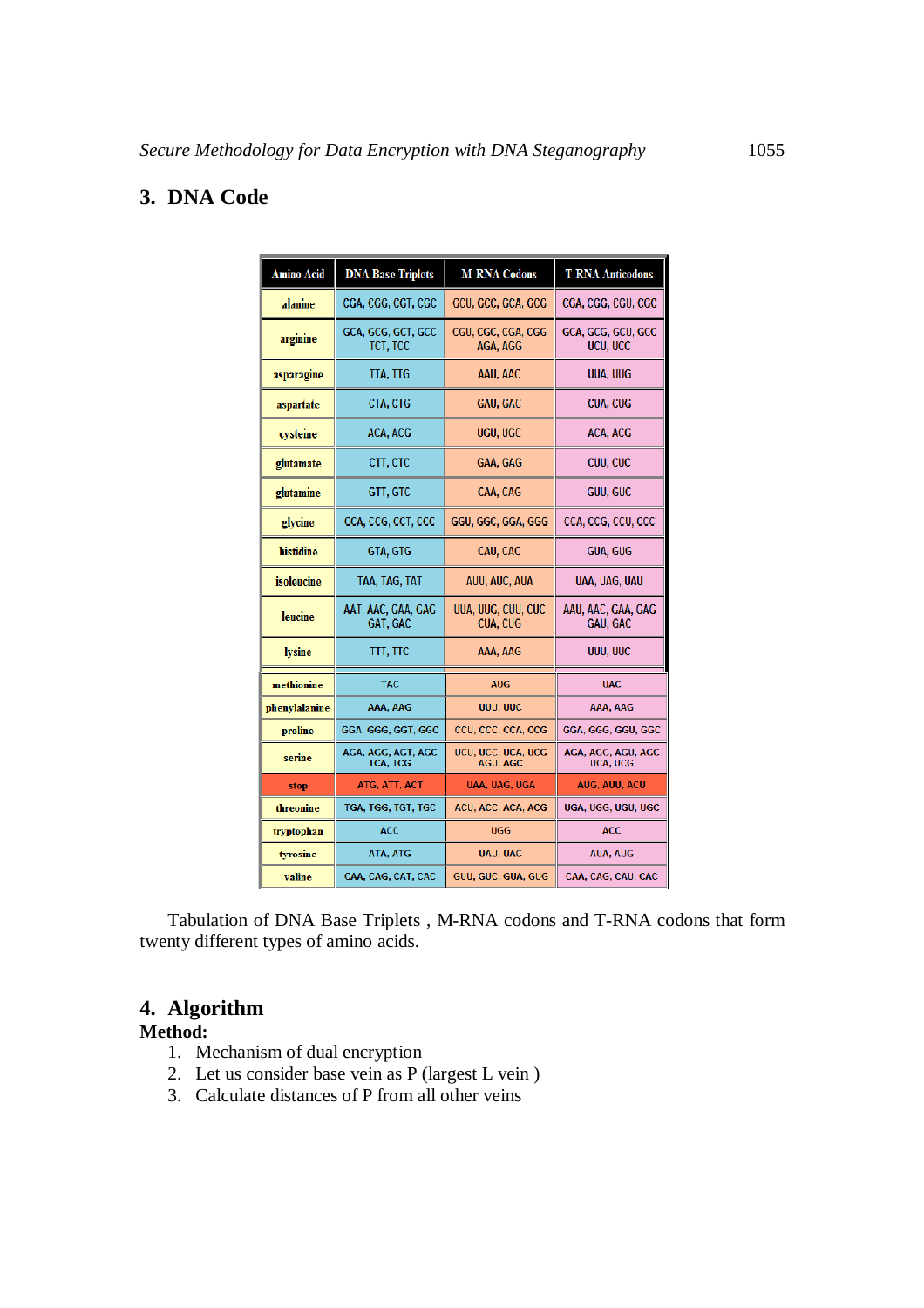- 4. Assign veins to characters based on ascending distance
- 5. if number of veins greater than 128: assign to first 128
- 6. veins to respective characters .Else : assign in cyclic order

We take three dna base pairs and encode them to the 128 identified veins .Now the data is encrypted using the above algorithm and introduced into the dna sequence. The vein pattern is sent as private key and this authenticates both the receiver and the sender and this becomes the receivers decryption key We identify from the entire dna sequence of the person sets of basepairs and translate them onto the veins At the receiver's end we decrypt the encoded sequence and extract the original data.

The characteristics of the proposed method are that no prior knowledge about the objects is necessary and the parameters can be set automatically.A CCD is adopted as the input device to capture the pattern of the palm-dorsa. In the proposed approach, two of the finger webs are automatically selected as the datum points to define the region of interest on the thermal images. Within each region of interest, feature points of the vein patterns are extracted by modifying the basic tool of watershed transformation based on the properties of thermal images. According to the heat conduction law (the Fourier law), multiple features can be extracted from each FPVP for verification. Multiresolution representations of images with FPVPs are obtained using multiple multiresolution filters (MRFs) that extract the dominant points by filtering miscellaneous features for each FPVP. A hierarchical integrating function is then applied to integrate multiple features and multiresolution representations. The former is integrated by an inter-to-intra personal variation ratio and the latter is integrated by a positive Boolean function. We also introduce a logical and reasonable method to select a trained threshold for verification. Experiments were conducted using the thermal images of palm-dorsas and the results are satisfactory with an acceptable accuracy rate (FRR:2.3% and FAR:2.3%). The experimental results demonstrate that our proposed approach is valid and effective for vein-pattern verification.

#### **5. Conclusion**

Existing systems propose dna steganography but extraction of data is cumbersome.Introducing vein patterns as an advanced layer of encryption makes decoding of data simpler.

This technique reduces processing time and gives results of high accuracy.As the proposed method is based on dna and vein patterns which are invariant it assures conñdentiality of sensitive information while accessing .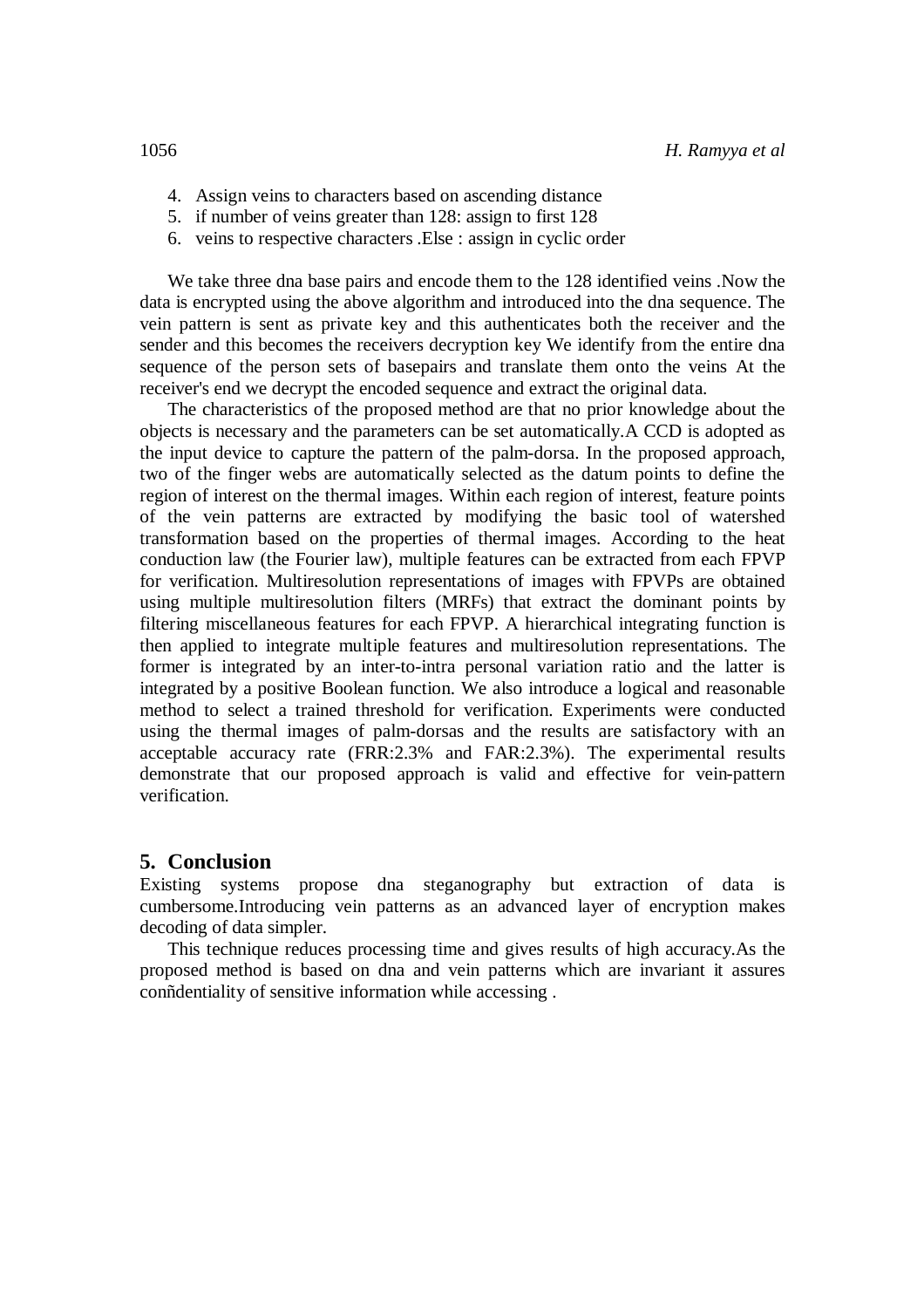### **References**

- [1] Finger Vein Recognition Based on Local Directional Code Sensors (Basel). 2012; 12(11): 14937–14952. Published online 2012 November 5. doi: 10.3390/s121114937.
- [2] Portal vein reconstruction based on topology. Zahlten C, Jürgens H, Evertsz CJ, Leppek R, Peitgen HO, Klose KJ. ] Eur J Radiol. 1995 Jan;19(2):96-100. Department of Mathematics, University of Bremen, Germany.
- [3] Biometric verification using thermal images of palm-dorsa vein patterns. Chih-Lung Lin ; Inst. of Comput. Sci. & Inf. Eng., Nat. Central Univ., Chungli, Taiwan ; Kuo-Chin Fan.
- [4] http://waynesword.palomar.edu/codons.htm